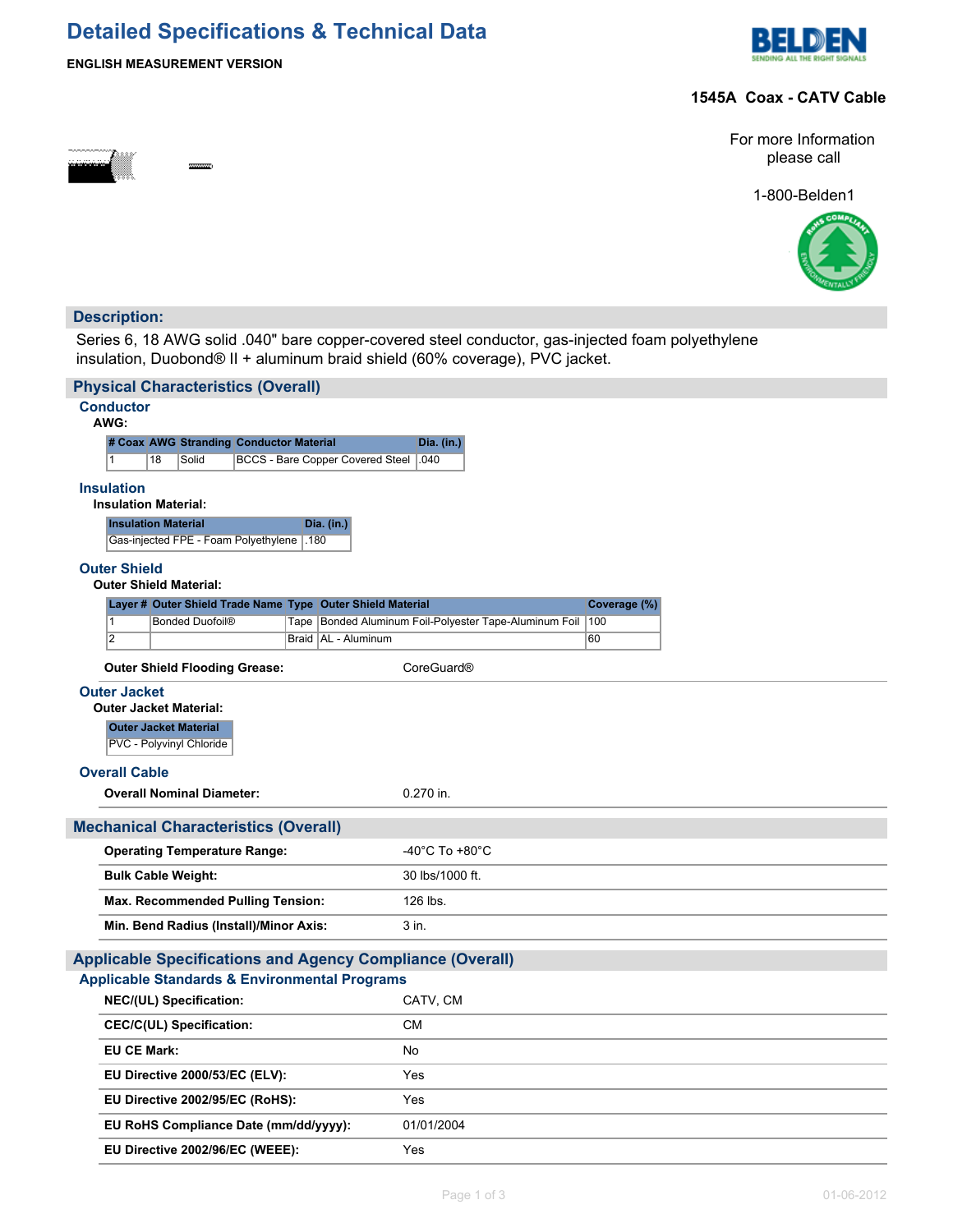# **Detailed Specifications & Technical Data**

## **ENGLISH MEASUREMENT VERSION**



### **1545A Coax - CATV Cable**

|                    | EU Directive 2003/11/EC (BFR):                                                | Yes               |  |  |  |  |  |
|--------------------|-------------------------------------------------------------------------------|-------------------|--|--|--|--|--|
|                    | CA Prop 65 (CJ for Wire & Cable):                                             | Yes               |  |  |  |  |  |
|                    | MII Order #39 (China RoHS):                                                   | Yes               |  |  |  |  |  |
|                    | <b>Series Type:</b>                                                           | Series 6          |  |  |  |  |  |
| <b>Flame Test</b>  |                                                                               |                   |  |  |  |  |  |
|                    | <b>UL Flame Test:</b>                                                         | UL1685 UL Loading |  |  |  |  |  |
| <b>Suitability</b> |                                                                               |                   |  |  |  |  |  |
|                    | <b>Suitability - Burial:</b>                                                  | Yes               |  |  |  |  |  |
|                    | <b>Plenum/Non-Plenum</b>                                                      |                   |  |  |  |  |  |
|                    | Plenum (Y/N):                                                                 | No                |  |  |  |  |  |
|                    |                                                                               |                   |  |  |  |  |  |
|                    | <b>Electrical Characteristics (Overall)</b><br>Nom. Characteristic Impedance: |                   |  |  |  |  |  |
|                    | Impedance (Ohm) Tolerance (Ohms)                                              |                   |  |  |  |  |  |
| 75                 | $\vert \pm 3 \vert$                                                           |                   |  |  |  |  |  |
|                    | Nom. Inductance:                                                              |                   |  |  |  |  |  |
| .097               | Inductance (µH/ft)                                                            |                   |  |  |  |  |  |
|                    |                                                                               |                   |  |  |  |  |  |
|                    | Nom. Capacitance Conductor to Shield:<br>Capacitance (pF/ft)                  |                   |  |  |  |  |  |
| 16.2               |                                                                               |                   |  |  |  |  |  |
|                    | <b>Nominal Velocity of Propagation:</b>                                       |                   |  |  |  |  |  |
| VP(%)<br>83        |                                                                               |                   |  |  |  |  |  |
|                    | <b>Nominal Delay:</b>                                                         |                   |  |  |  |  |  |
| 1.2                | Delay (ns/ft)                                                                 |                   |  |  |  |  |  |
|                    | Nom. Conductor DC Resistance:                                                 |                   |  |  |  |  |  |
|                    | DCR @ 20°C (Ohm/1000 ft)                                                      |                   |  |  |  |  |  |
| 28.0               |                                                                               |                   |  |  |  |  |  |
|                    | Nominal Outer Shield DC Resistance:                                           |                   |  |  |  |  |  |
| $\overline{9}$     | DCR @ 20°C (Ohm/1000 ft)                                                      |                   |  |  |  |  |  |
|                    | <b>Max. Attenuation:</b>                                                      |                   |  |  |  |  |  |
|                    | Freq. (MHz) Attenuation (dB/100 ft.)                                          |                   |  |  |  |  |  |
| $\overline{5}$     | 0.67                                                                          |                   |  |  |  |  |  |
| 55                 | 1.60                                                                          |                   |  |  |  |  |  |
| $\overline{211}$   | 2.87                                                                          |                   |  |  |  |  |  |
| 270                | 3.24                                                                          |                   |  |  |  |  |  |
| 300                | 3.43                                                                          |                   |  |  |  |  |  |
| 350<br>400         | 3.72<br>4.00                                                                  |                   |  |  |  |  |  |
| 450                | 4.26                                                                          |                   |  |  |  |  |  |
| 550                | 4.71                                                                          |                   |  |  |  |  |  |
| 750                | 5.59                                                                          |                   |  |  |  |  |  |
| 870                | 6.00                                                                          |                   |  |  |  |  |  |
| 1000               | 6.54                                                                          |                   |  |  |  |  |  |
|                    | Max. Operating Voltage - UL:                                                  |                   |  |  |  |  |  |
| Voltage            |                                                                               |                   |  |  |  |  |  |
|                    | 350 V RMS                                                                     |                   |  |  |  |  |  |

**Minimum Structural Return Loss:**

**Description Freq. (MHz) Start Freq. (MHz) Stop Freq. (MHz) Min. SRL (dB)**